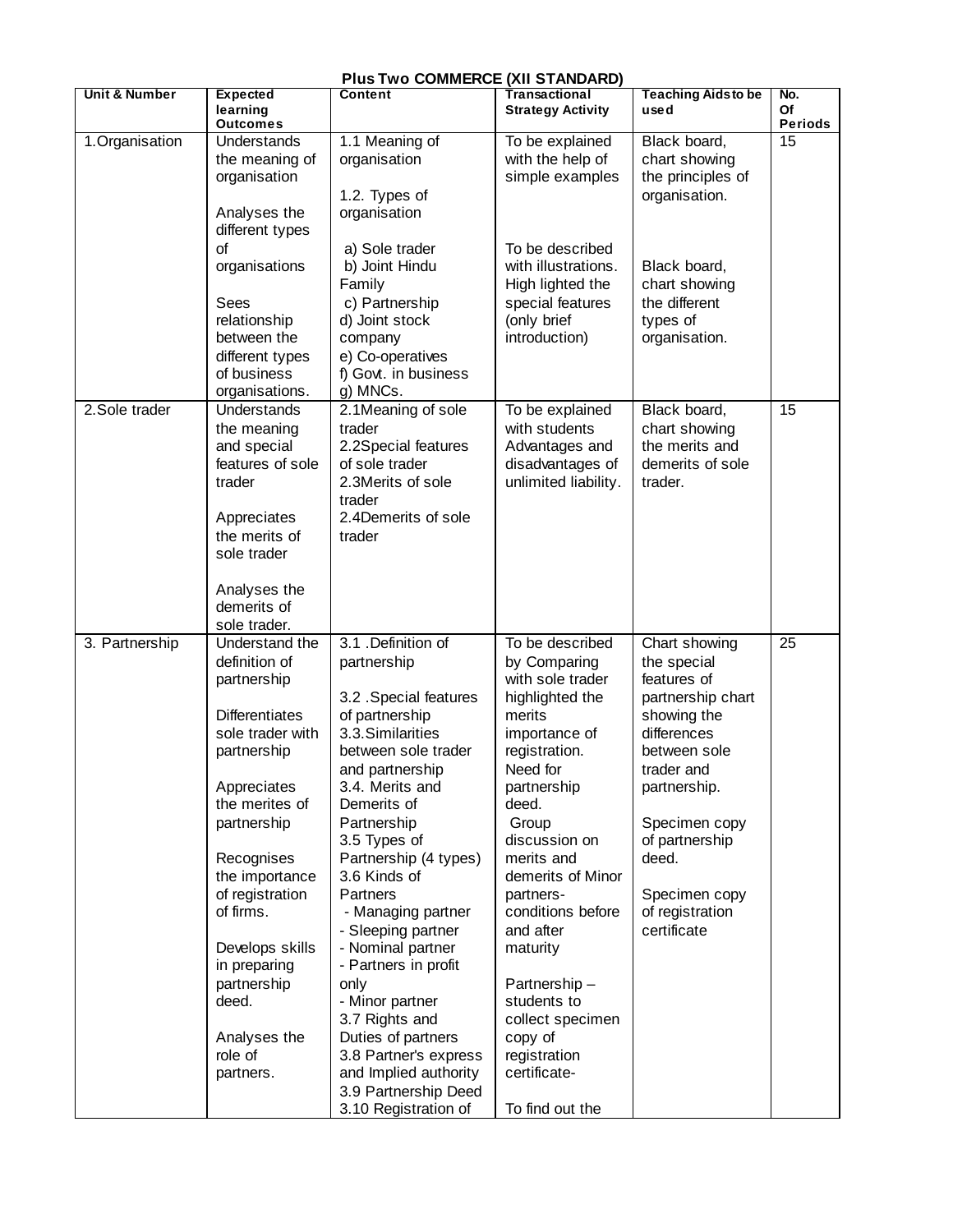|                 |                                                                                                                                                                                                                                                                                                                                                                                                                                        | firm<br>3.11 Dissolution of<br>partnership                                                                                                                                                                                                                                                                                                                                                                                                                                                                                                                                                                                                                                                                                                                                                                                                                                                                                          | difference<br>between sole<br><b>Trader and</b><br>partnership.                                                                                                                                                                                                                                                                                                                                                                                                                                                            |                                                                                                                                                                                                                                                                                                                                         |    |
|-----------------|----------------------------------------------------------------------------------------------------------------------------------------------------------------------------------------------------------------------------------------------------------------------------------------------------------------------------------------------------------------------------------------------------------------------------------------|-------------------------------------------------------------------------------------------------------------------------------------------------------------------------------------------------------------------------------------------------------------------------------------------------------------------------------------------------------------------------------------------------------------------------------------------------------------------------------------------------------------------------------------------------------------------------------------------------------------------------------------------------------------------------------------------------------------------------------------------------------------------------------------------------------------------------------------------------------------------------------------------------------------------------------------|----------------------------------------------------------------------------------------------------------------------------------------------------------------------------------------------------------------------------------------------------------------------------------------------------------------------------------------------------------------------------------------------------------------------------------------------------------------------------------------------------------------------------|-----------------------------------------------------------------------------------------------------------------------------------------------------------------------------------------------------------------------------------------------------------------------------------------------------------------------------------------|----|
| 4. Companies I  | Recalls the<br>demerits of<br>partnership<br>Understands<br>the meaning<br>and special<br>feature of<br>company<br><b>Differentiates</b><br>private<br>company and<br>public<br>company<br>Recognise the<br>importance of<br>different<br>documents<br>(that are) used<br>in a company<br>Analyses the<br>different types<br>of shares<br>Appreciates<br>the merits of<br>company<br><b>Differntiates</b><br>shares and<br>debentures. | 4.1 Definition-<br>special features<br>4.2 Differences<br>between partnership<br>and company<br>4.3 Kinds of<br>companies<br>a) chartered<br>company<br>b) Statutory<br>company<br>c) Registered<br>company<br>d) Govt.company<br>e) Foreign<br>company<br>f) Public company<br>g) Private company<br>4.4. Public company<br>$-$ private company $-$<br>meaning. Privileges<br>of a private<br>company.<br>4.5. Differences<br>between private<br>company and public<br>company<br>4.6. Formation of a<br>company<br>4.7. Memorandum of<br>Association<br>4.8. Articles of<br>Association<br>4.9. Prospectus<br>4.10. Shares $-$<br>Meaning - Types<br>4.11 Allotment of<br>shares $-$ share<br>certificate - calls -<br>Forfeiture of shares -<br>shares issued at par<br>shares issued at<br>Premium shares<br>issued at Discount.<br>4.12. Debentures-<br><b>Types</b><br>4.13. Differences<br>between shares and<br>Debentures. | To be explained<br>the definition of<br>company with<br>examples case -<br>Saloman Vs<br>Soloman Need<br>for the control<br>over the public<br>company various<br>steps involved in<br>the formation of<br>a company<br>students to<br>collect specimen<br>copy of<br>Memorandum of<br>Association and<br>prospectus -<br>with the help of<br>these specimen<br>different points in<br>these documents<br>to be explained.<br>Procedures<br>involved in share<br>allotment.<br>Define the term<br>minimum<br>subscription. | Chart showing<br>the special<br>features of a<br>company. Chart<br>showing the<br>differences<br>between a<br>private company<br>and public<br>company,<br>specimen copy<br>of Memorandum<br>of Association<br>specimen copy<br>of Articles of<br>Association.<br>Chart showing<br>the differences<br>between shares<br>and Debentures. | 25 |
| 5. Companies II | Understand the<br>management                                                                                                                                                                                                                                                                                                                                                                                                           |                                                                                                                                                                                                                                                                                                                                                                                                                                                                                                                                                                                                                                                                                                                                                                                                                                                                                                                                     |                                                                                                                                                                                                                                                                                                                                                                                                                                                                                                                            | <b>Black board</b><br>Chart showing                                                                                                                                                                                                                                                                                                     | 25 |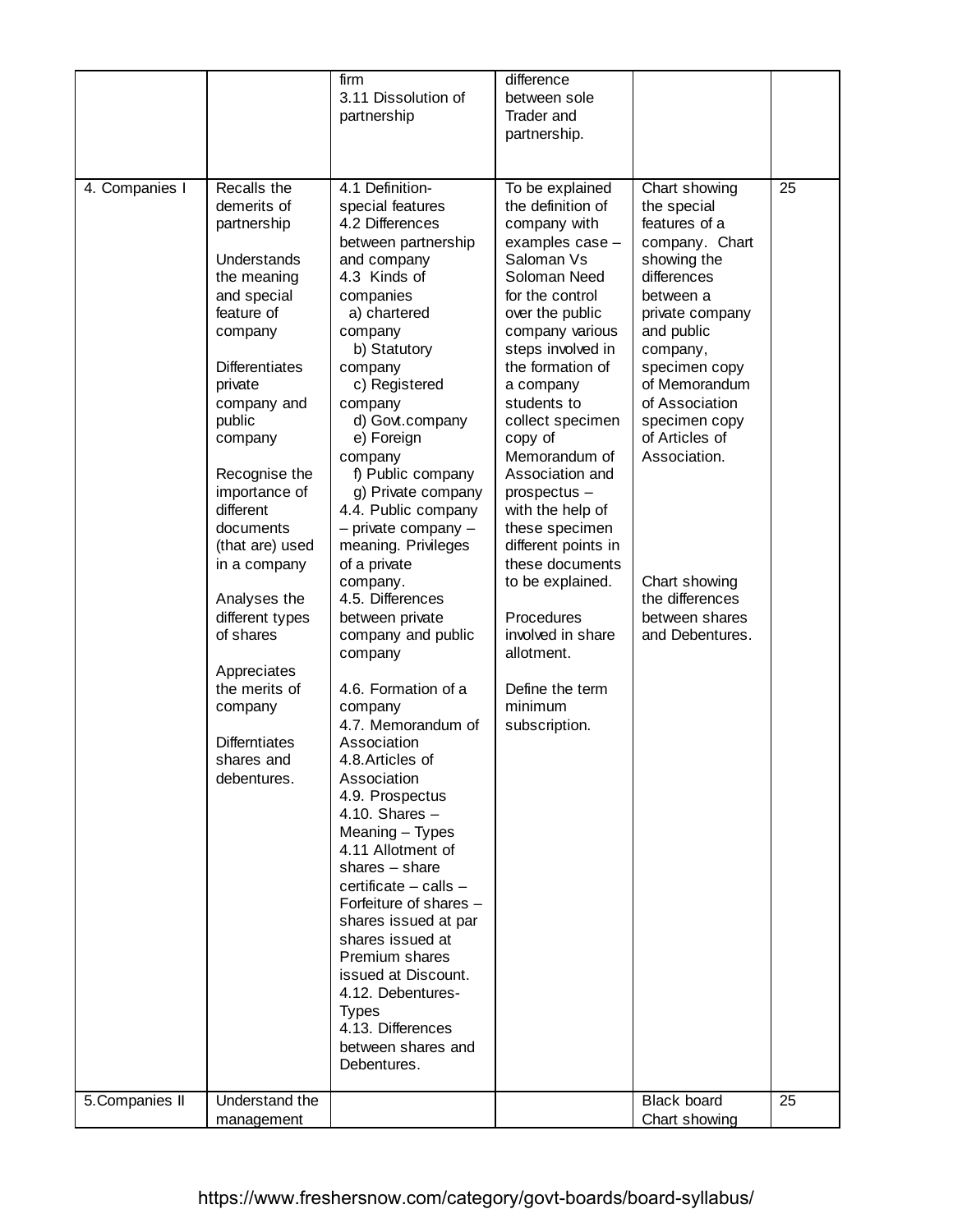|                 | of a company       |                          |                    | the important     |    |
|-----------------|--------------------|--------------------------|--------------------|-------------------|----|
|                 |                    |                          |                    | functions of a    |    |
|                 | Recognises         |                          |                    | secretary.        |    |
|                 | the importance     |                          |                    |                   |    |
|                 | of company         |                          |                    |                   |    |
|                 | secretary.         |                          |                    |                   |    |
|                 |                    |                          |                    |                   |    |
|                 | Appreciates        |                          |                    |                   |    |
|                 | the functions of   |                          |                    |                   |    |
|                 | a company          |                          |                    |                   |    |
|                 | secretary          |                          |                    |                   |    |
|                 |                    |                          |                    |                   |    |
|                 | Analyses the       |                          |                    |                   |    |
|                 | different types    |                          |                    |                   |    |
|                 | of meetings.       |                          |                    |                   |    |
|                 |                    |                          |                    |                   |    |
|                 | Knows the          |                          |                    |                   |    |
|                 | importance of      |                          |                    |                   |    |
|                 | statutory          |                          |                    |                   |    |
|                 | meeting.           |                          |                    |                   |    |
| $6.$ Stock      | Recalls the        | $6.1$ Introduction $-$   | Country's          | Chart showing     | 25 |
| Exchange        | need for Large     | Primary secondary        | economic           | the benefits of   |    |
|                 | Scale              | market                   | development        | stock exchange.   |    |
|                 | <b>Industries</b>  | 6.2 Procedures           | depends on         | Share application |    |
|                 |                    | regarding new            | Large Scale        | specimen.         |    |
|                 | Understands        | <b>Issues</b>            | Industries -       | Specimen of       |    |
|                 | the meaning of     | 6.3 Stock Exchange       | Need for share     | prospectus.       |    |
|                 | share market.      | $-$ Characteristics $-$  | $market -$         | Share market-     |    |
|                 |                    | Functions - Benefits     | Different steps    | market price      |    |
|                 | Knows about        | - Limitations            | involved in new    | published in      |    |
|                 | stock              | 6.4. Investors and       | issue to be        | News paper,       |    |
|                 | exchange           | speculators-             | explained by       | Advertisements    |    |
|                 |                    | Differences - Kinds      | suitable           | regarding mutual  |    |
|                 | Recognises         | 6.5. SEBI - Features     | examples - stock   | funds.            |    |
|                 | the importance     | $-$ Objectives $-$       | $exchange -$       |                   |    |
|                 | of SEBI            | <b>Functions- Powers</b> | Functions and      |                   |    |
|                 |                    | 6.6 Mutual funds -       | Benefits to be     |                   |    |
|                 |                    | Advantages. Bombay       | discussed          |                   |    |
|                 |                    | <b>Online Trading</b>    |                    |                   |    |
|                 |                    | (BOLT)                   | Mutuals funds -    |                   |    |
|                 |                    |                          | importance uses    |                   |    |
|                 |                    |                          | of computers in    |                   |    |
|                 |                    |                          | stock exchange     |                   |    |
| 7 Co-operatives | <b>Understands</b> | 7.1 Definition $-$       | To be discussed    | Chart showing     | 25 |
|                 | the meaning of     | Special features         | the need for co-   | the special       |    |
|                 | co-operation       | 7.2 Merits and           | operatives -       | features of co-   |    |
|                 |                    | Demerits                 | History and        | operatives. Chart |    |
|                 | Recognises         | 7.3 Types of Co-         | development of     | showing the       |    |
|                 | the importance     | operatives               | co-operative       | differences       |    |
|                 | οf                 | a) Co-operative          | movement merits    | between           |    |
|                 | co=operatives      | credit society           | and Demerits of    | companies and     |    |
|                 |                    | b) Co-operative          | co-operatives.     | co-operatives     |    |
|                 | Appreciates        | super market             |                    |                   |    |
|                 | the merits of      | 7.4 Differences          | Different types of |                   |    |
|                 | Co-operatives      | between companies        | Co-operative       |                   |    |
|                 | Analyses the       | and co-operatives        | societies          |                   |    |
|                 | demerits of Co-    |                          |                    |                   |    |
|                 | operatives         |                          | <b>Differences</b> |                   |    |
|                 |                    |                          | between            |                   |    |